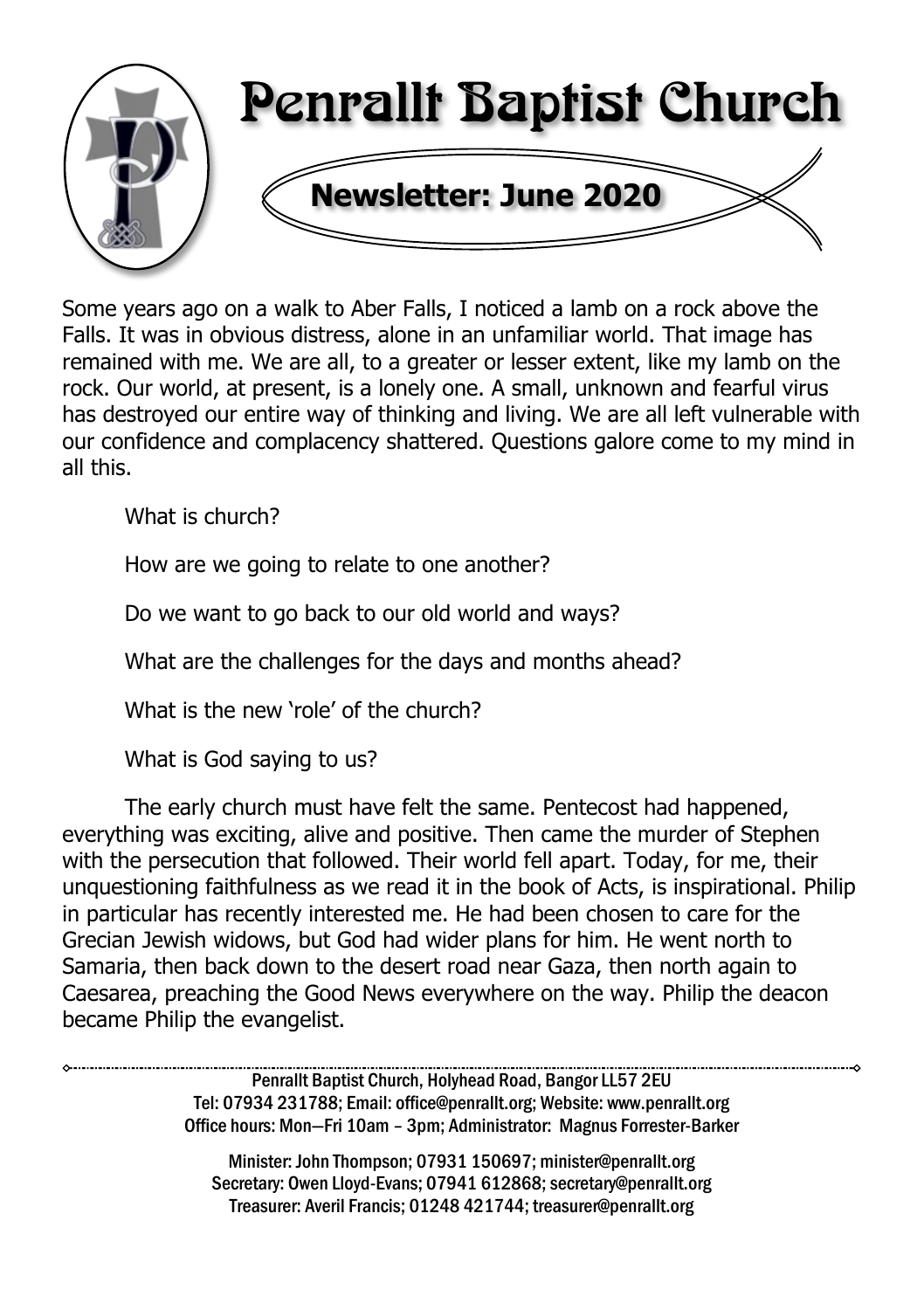On the Sunday before we were isolated, we agreed to ask John Thompson to be the minister of Penrallt and we thank him for agreeing to come to us. None of us knew then the challenges that lay ahead. As we now officially welcome John, he and all the deacons need our commitment in prayer and support. The questions again are many.

How do we gather together yet apart?

How do we worship together yet apart?

From being isolated in a circle centre "me", radius 2 metres, how do we live for others?

How can we be relevant to an unbelieving world?

How does the Kingdom of God come through us?

How can God's will be done through us?

For me, one answer to all these questions is 'prayer' – prayer together. It has been said that those who pray together stay together. We attempt to 'do' our recorded service each Sunday morning at 10:30 in order to feel together. For those not at work, the Zoom prayer meeting on Wednesdays at noon keeps us united in prayer. Several "Faith" communities have the "Call to Prayer" time, some 3 times, others 5 times each day. This daily routine is woven into their thinking and living. Can we in some way do the same?

At this time especially, I feel the Prayer Jesus gave us is perfect. Thy Kingdom come, Thy will be done.

Finally, when we think "church", let's think 'pray'.

Joan Beer

#### **Deadline for next month's newsletter: Tuesday 23rd June**

Please send information to Magnus (office@penrallt.org). All notices (including alterations to standing information) should be submitted by email as early as possible.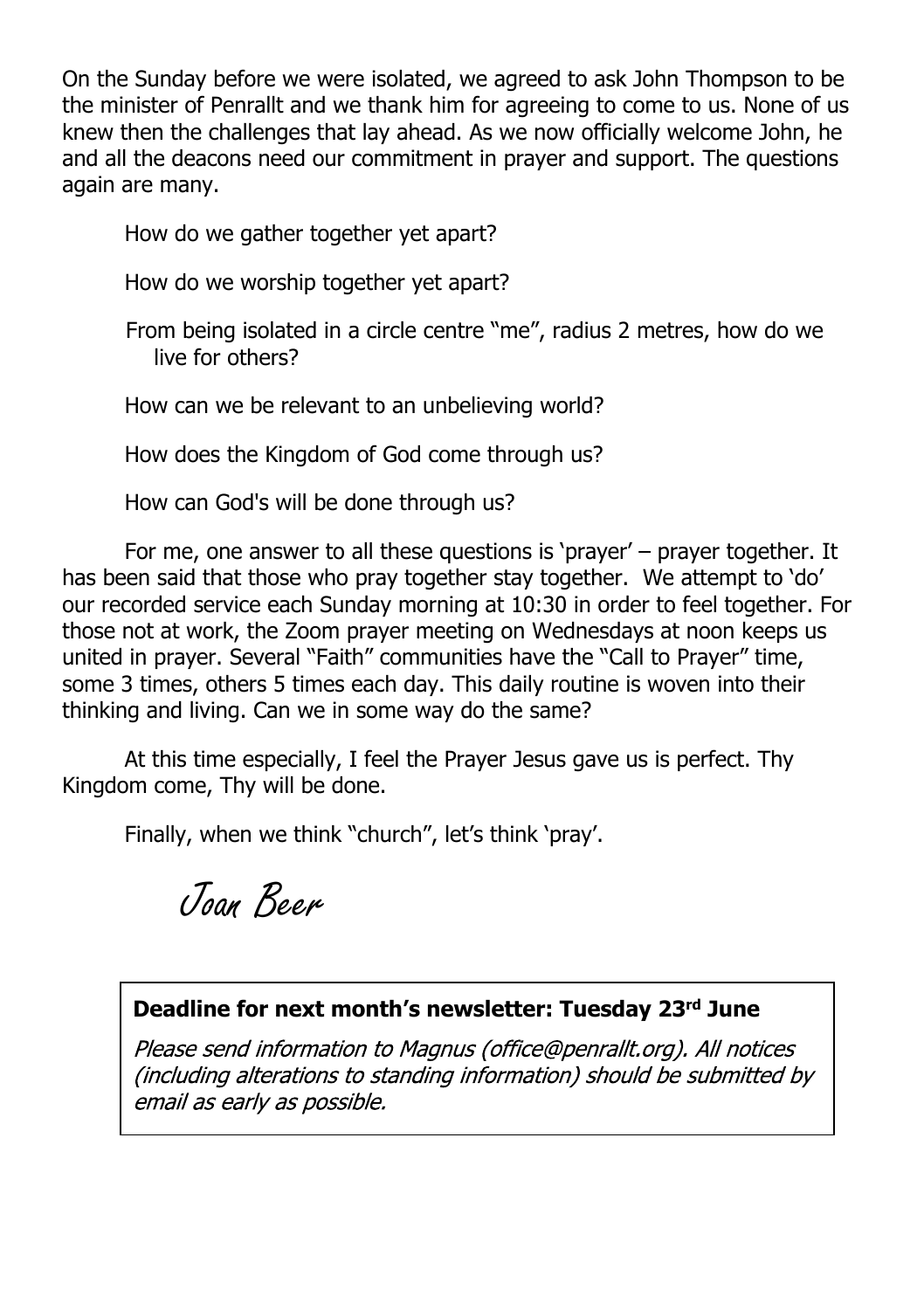# **Services This Month**

We continue to hold online services while we are unable to meet physically. These are in the form of web pages with a mixture of videos and text. The page for each service will be available at [www.penrallt.org/services/](https://www.penrallt.org/services/index.php) and while the services can be followed at any time we recommend doing them at 10:30am on the Sunday morning if you can, for a greater sense of connection with the rest of the congregation.

After each service, we hold a Zoom meeting for those who wish to join in a postservice chat, starting at 11:30am and lasting around half an hour. The link to join the chat is <https://us02web.zoom.us/j/78366046217> (it will also be found on the page for each service).

- **7<sup>th</sup> June:** *I am with you always* (Luke 24:13-31). Preacher: Lesley Jackson
- **14<sup>th</sup> June:** The Voice of God (John 10:1-21). Preacher: John Thompson
- **21st June:** The Gospel in a Nutshell (John 3:1–21). Preacher: Donald Poirot
- **28th June:** (Proverbs 1:1–2:5; 1 Kings 3:3–14 Matthew 7:24–27). Preacher: Michael Blok.

The service will include communion (bring your own bread & wine!)

# **Children's Birthdays in June**

27<sup>th</sup>: Harvey Lemon, Ben Warnock

#### **◊ Church Office**

The church administrator, Magnus, can be contacted on office@penrallt.org or 07934 231788 during the church office opening hours (10am – 3pm Monday to Friday).

#### **◊ Giving**

We quite understand that financial difficulties may impact your ability to give to the work of the church at this time. Please do not place yourself under additional financial strain. However, if you normally give to the weekly cash offering and would like to explore other ways of giving to the work at Penrallt, please speak to Averil, our Treasurer, who will be able to advise (treasurer@penrallt.org).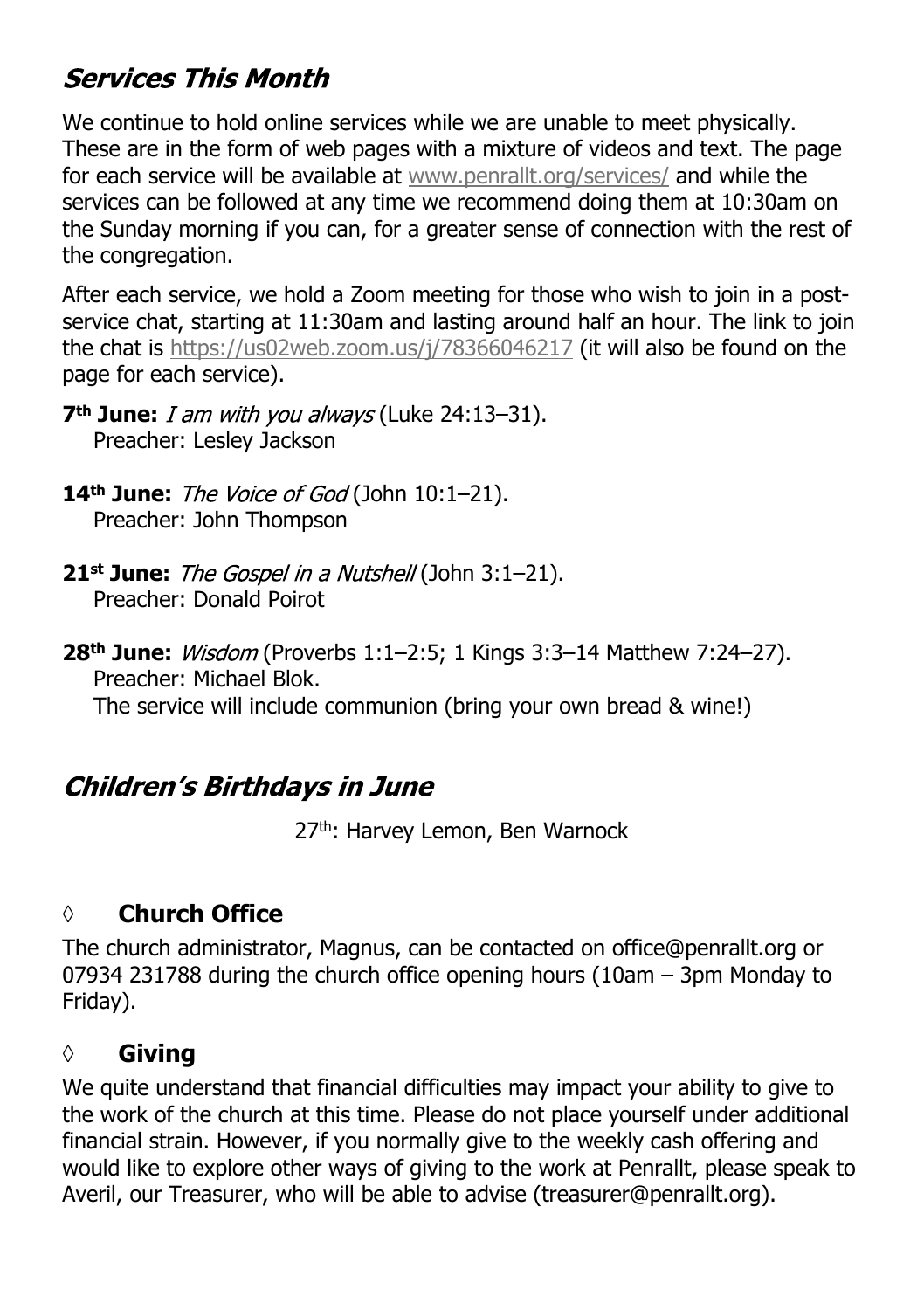# **◊ Hardship Fund**

The church has a small fund overseen by the minister to help people in need. With the current lockdown and living in an area whose economy is dependent on tourism some of our members may suddenly find themselves in financial difficulty. If that is you or someone you know, do tell Sarah Jackson (sarah.jackson.home@gmail.com) or John Thompson (minister@penrallt.org) in confidence. And if you are in a position to add to the hardship fund, please speak to Averil Francis (treasurer@penrallt.org).

# **◊ Midweek Prayer Meetings**

We are running a weekly prayer meeting via Zoom at **noon on Wednesdays**, for around half an hour: <https://us02web.zoom.us/j/201027611>(this link will also be circulated on the prayer diary and Facebook prayer group; note that the link will only be active while the meetings are running).

# **◊ News Mailing List**

We have set up a newsletter mailing list so that you can receive an emailed link to each month's newsletter when it is published, as well as other news announcements. If you would like to join (or leave) the mailing list, please contact the church office on office@penrallt.org – note that church members and other regular attenders for whom we have email addresses have automatically been added to the mailing list, though they will be removed on request.

# **◊ Pastoral Contact**

At the present time it is more important than ever to stay in touch with one another. To facilitate this we have set up a system to try and ensure that everybody in our congregation is contacted on a semi-regular basis. Homegroup leaders have been asked to do this for members of their groups. Everyone else has been assigned to one of a number of Contact, Care and Prayer groups, each under the care of a deacon or a member of the pastoral care team. Please let Magnus know (office@penrallt.org; 07934 231788) if you are not contacted soon, in case we have accidentally missed you off the list. If you would prefer to be assigned to a different group, or not contacted at all, please tell your CCP person, or Magnus (as above) or Owen (secretary@penrallt.org).

# **◊ Pastoral Help**

If you have issues of concern about your own or someone else's welfare, please contact a member of the Pastoral Care team: Adrienne Ferrada; Magnus Forrester-Barker (07890 109645); Gwen Hicks (353648); Geoff Moore (410582); John Thompson (07931 150697).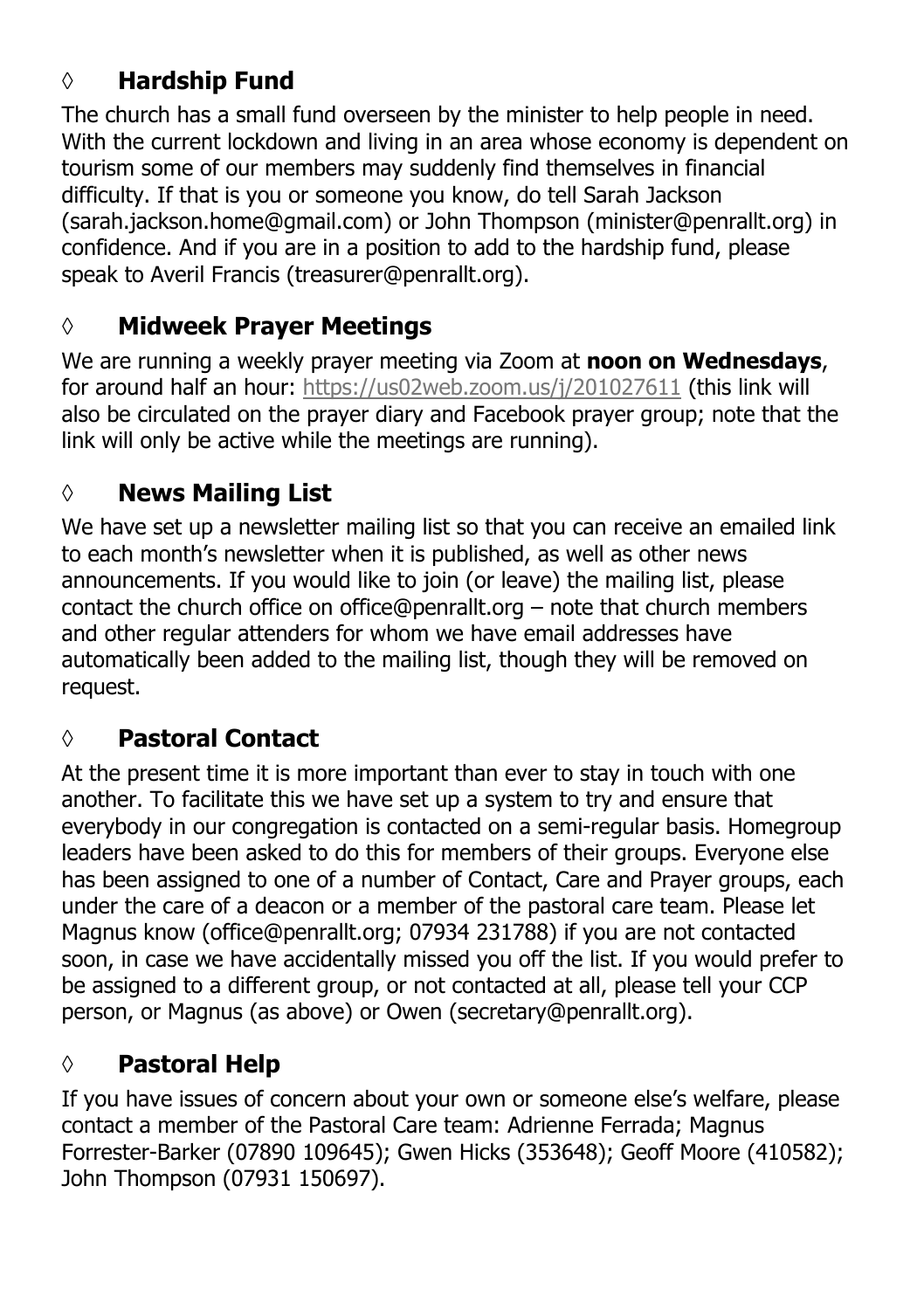#### **◊ Penrallt on Facebook**

We have two groups on Facebook, which you are welcome to join: Penrallt [\(www.facebook.com/groups/2402772192](https://www.facebook.com/groups/2402772192)) is a general group for information and social interaction, while the aptly named Penrallt Praver Point [\(www.facebook.com/groups/302627593231755](https://www.facebook.com/groups/302627593231755)) is specifically to share prayer requests and thanksgivings / testimonies.

#### **◊ Prayer Resources**

We believe in prayer and encourage people to pray. You can send prayer requests, thanksgivings and testimonies to our electronic prayer diary via office@penrallt.org – email this address, too, to request to receive the prayer diary, which is emailed out every week (usually on Monday afternoon).

The Evangelical Alliance are providing a weekly prayer on Thursdays, available at [www.eauk.org/what-we-do/prayer-centre/coronavirus-prayer,](https://www.eauk.org/what-we-do/prayer-centre/coronavirus-prayer) along with other useful articles on their website.

The Baptist Union have prayer broadcasts on Sunday and Wednesday evenings at [www.baptist.org.uk/Groups/338268/Prayer\\_broadcasts.aspx](https://www.baptist.org.uk/Groups/338268/Prayer_broadcasts.aspx), as well as other resources at [www.baptist.org.uk/Groups/337630/Coronavirus.aspx](https://www.baptist.org.uk/Groups/337630/Coronavirus.aspx) and at [www.nwba.org.uk/](http://www.nwba.org.uk/) with encouraging articles and stories, prayer broadcasts and reflections.

#### **◊ Shopping**

During this lockdown period, Penrallt would like to be able to offer a shopping service to housebound members and possibly others who are unable to do their own shopping. We have a small number of volunteers; anyone else who would like to join the team can contact the church office (office@penrallt.org). All volunteers need to be DBS checked and to provide a reference. It is important that our volunteers are not themselves in any of the "at risk" groups and if they have any symptoms of cough or fever themselves should not do the shopping. Volunteers will also be requested to strictly observe the social distancing rules.

If anyone is not presently catered for and would like to avail themselves of this service, please contact the church office (office@penrallt.org).

#### **◊ Website**

We are currently working on an overhaul of the Penrallt website [\(www.penrallt.org](https://www.penrallt.org/home/index.php)). If you have any suggestions of features you would like to see, or things that you think work particularly well or particularly badly on the current website, please let us know by email to office@penrallt.org or webmaster@penrallt.org